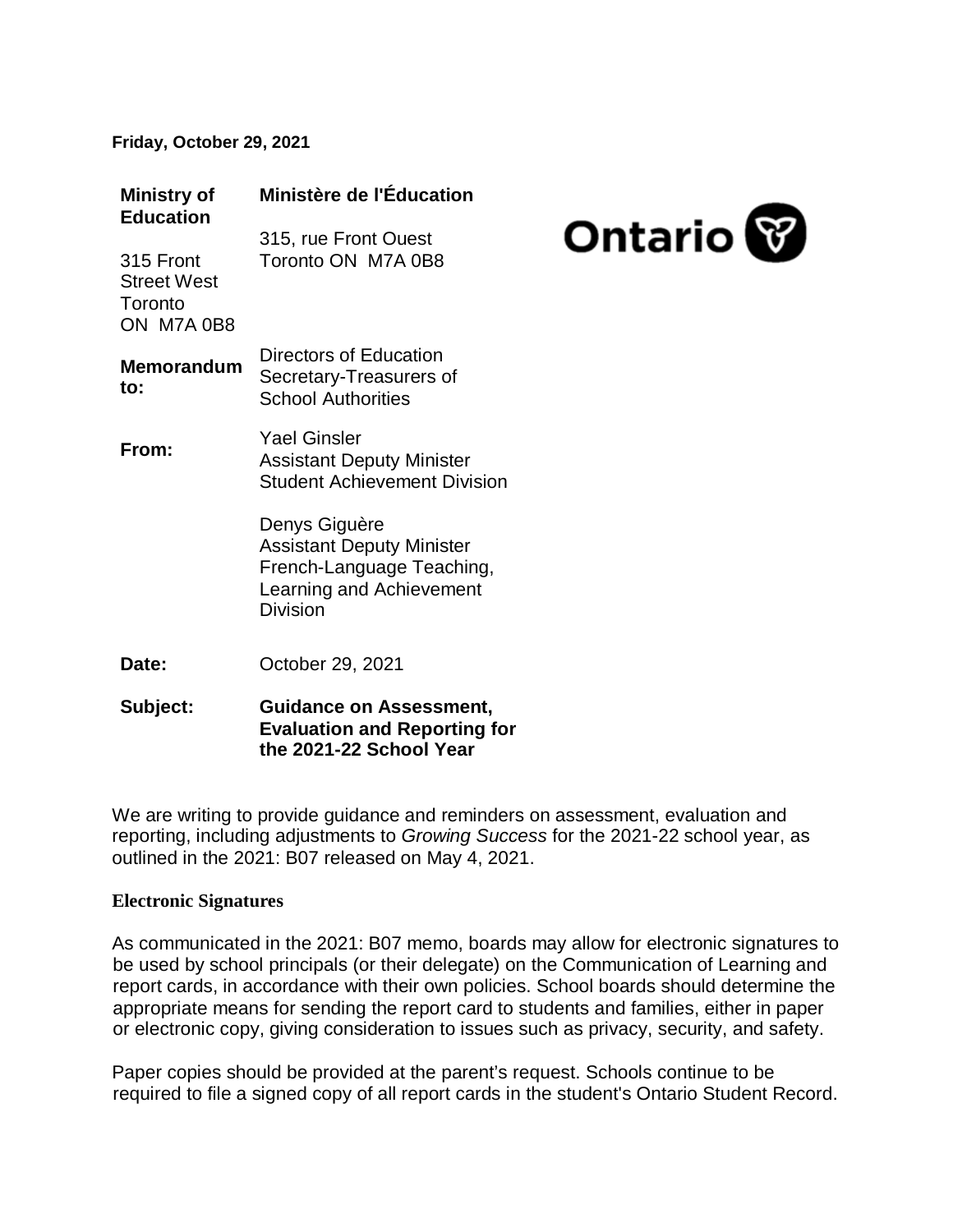# **Kindergarten**

# **Reporting for Kindergarten**

The Communication of Learning: Initial Observations provides parents/guardians with an overview of initial observations of their child's learning and early evidence of growth in learning related to the overall expectations of the Kindergarten Program. This formal communication with parents/guardians also provides information about appropriate next steps to further the child's learning. It serves as a basis for discussion with parents/guardians and as a support for parents'/guardians' ongoing participation in their child's learning.

For the 2021-22 school year, the Initial Observations – issued between October 20 to November 20 – may also describe the child's transition to the new school year, including new health and safety measures.

School boards may wish to include the following statement on the Kindergarten Communication of Learning: Initial Observations and Communication of Learning:

*This reporting period reflects learning that has occurred in a modified learning environment as required by public health guidelines. Ongoing communication with your child's educator will provide additional information pertaining to progress throughout the term.*

### **Elementary**

### **Elementary Progress Report Card**

As in previous years, the information included on the 2021-22 Elementary Progress Report should show a student's general progress in working towards the achievement of the curriculum expectations in all subject areas.

School boards are reminded that Growing Success (2010) allows for flexibility to issue the Elementary Progress Report any time between October 20 and November 20. School boards may wish to include the following statement on the Elementary Progress Report:

*This reporting period reflects learning that has occurred in a modified learning environment as required by public health guidelines. Ongoing communication with your child's teacher will provide additional information pertaining to student progress throughout the term.*

### **Secondary**

**Reporting Schedules for the 2021-22 School Year**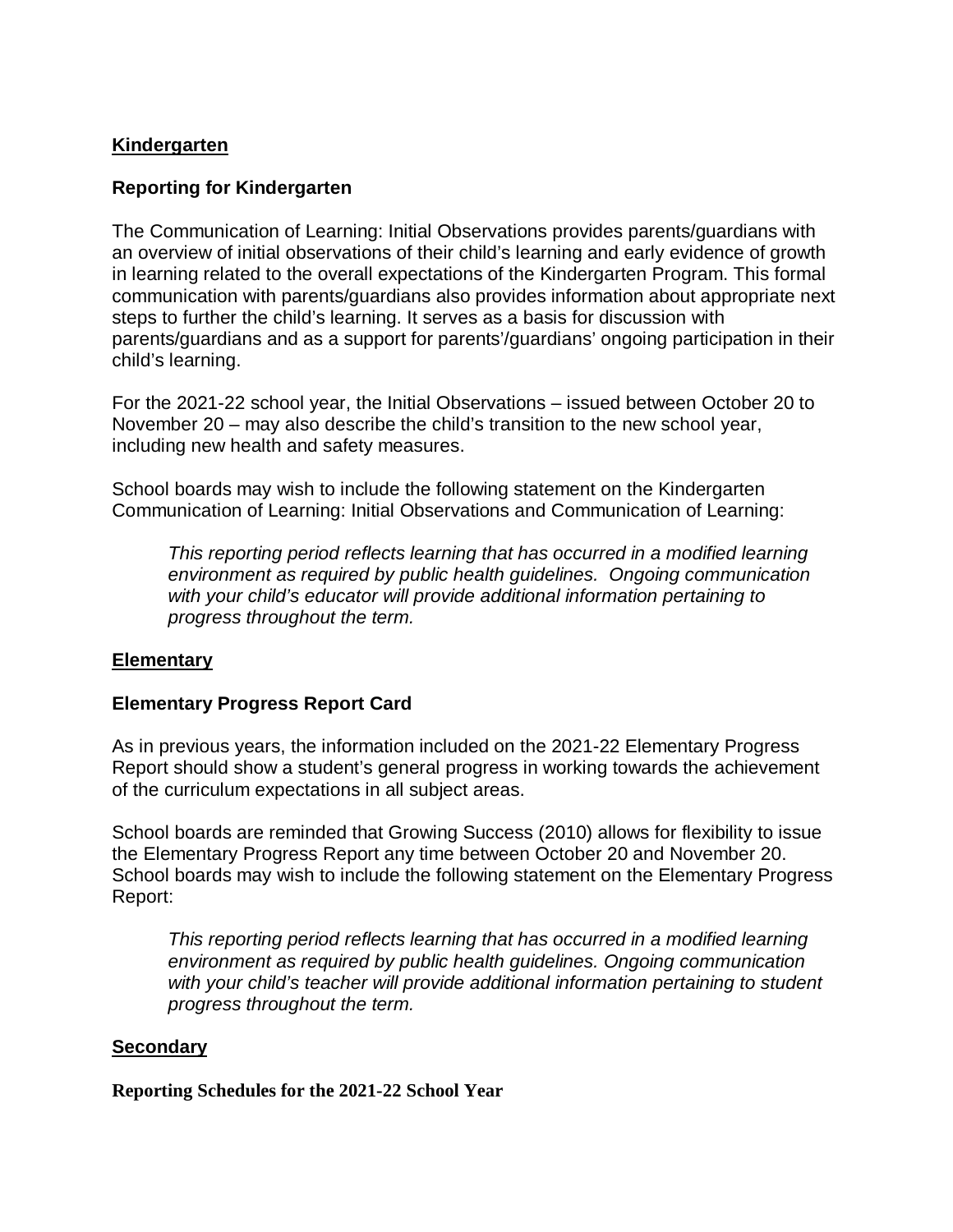# If boards are using semestered, modified semestered or full-year non-semestered school year calendar models, no changes to the reporting schedules are required.

There are also no changes to the current reporting schedule for school boards using the following alternative timetable models: quadmester and octomester. However, school boards should note the following considerations:

- The current four reporting periods identified in *Growing Success* continue to apply. Each reporting period will include final marks, comments and learning skills/work habits ratings for courses that students have completed during that period.
- Recognizing that students and families should have accurate information about a student's progress, teachers should share a "mark-to-date" at the midpoint of the course. Special consideration should be given to ensuring continuous communication with students, and their parents/guardians, who are not yet meeting minimum course expectations and are at risk of not earning a credit. There is no requirement for written mid-term reports for school boards using the quadmester or octomester timetable models.
- While no formal mid-term report would be issued for courses in quadmester or octomester timetable model, "*communication with parents/guardians and students about student achievement should be continuous throughout the course, by means such as parent-teacher or parent-student-teacher conferences, portfolios of student work, student-led conferences, interviews, phone calls, checklists, and informal reports*." (Growing Success, p. 54)
- A formal mid-term report (including a mid-term mark and comment), should be provided on the Provincial Report Card for any courses that are running in a semester, modified semester or full-year non-semestered timetable model.

# **Assessment of Social-Emotional Learning Skills**

As referenced in the New Grade 9 Math Course Release memo of June 9, 2021, beginning in the 2021-22 school year, schools are asked not to assess, evaluate or report on the overall expectations related to social-emotional learning skills in the new Grade 9 math course, as well as in *The Ontario Curriculum, Grades 1-8, Mathematics (2020)* and *The Ontario Curriculum, Grades 1-8, Health and Physical Education (2019)*. It is the ministry's expectation that instruction of the social-emotional learning skills will continue while educators engage in ongoing professional learning.

### **Course Withdrawal**

Withdrawal dates typically occur within five days of the issuing of the first (mid-term) report card. For the 2021-22 school year, course withdrawal dates should be determined based on the completion of approximately 75% of the total course hours. School boards should communicate the course withdrawal date to all students and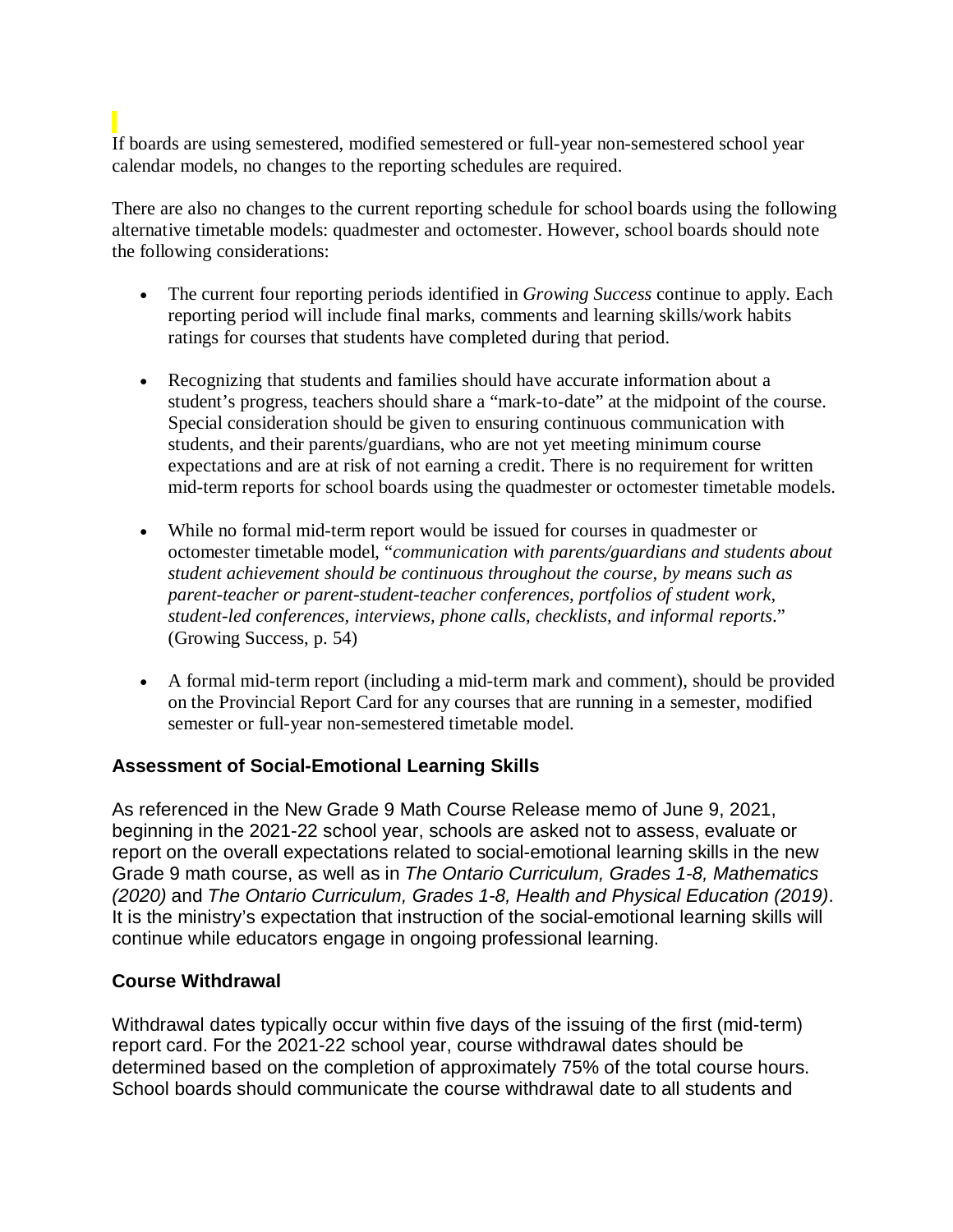parents/guardians. For students that withdraw from a Grade 11 or 12 course after the posted deadline or "drop date," the course would be recorded on their Ontario Student Transcript (OST).

# **Final Marks**

Growing Success(2010), provides that thirty per cent of the final grade for secondary courses is based on a final evaluation administered at or towards the end of the course. This evaluation is based on evidence from one or a combination of the following: an examination, a performance, an essay, and/or another method of evaluation suitable to the course content.

As communicated in the 2021: B07 memo, for 2021-22 school year, school boards will continue to have flexibility to determine final evaluation for up to 30% of a student's final mark. School boards can determine whether they require a final evaluation and its value in the determination of a final grade of up to 30%.

# **Credit Recovery**

There has been no change to Credit Recovery for the 2021-22 school year. As per Growing Success (2010), boards and schools should make credit recovery programs available to students who have been unsuccessful in achieving the expectations of a course. School boards are reminded of the Credit Recovery limitations as outlined in Growing Success (p. 88).

Additional information about Credit Recovery can be found in Chapter 10 of Growing Success (2010).

### **Ontario Secondary School Literacy Test (OSSLT)**

As communicated in the 2021: B07 memo, students graduating in the 2021-22 school year are exempted from the literacy graduation requirement. With respect to notations for the report card and the Ontario Student Transcript, schools are expected to follow these requirements:

- For graduating students who have successfully completed the literacy graduation requirement, the box labelled "Successfully Completed" on the Ontario Student Transcript should be checked off.
- For students graduating in the 2021-22 school year who did not complete the literacy requirement, the "N/A" box should be checked off on the Ontario Student Transcript to indicate exceptional circumstances.
- The standard note "*For students graduating in the 2021-22 school year, the Minister of Education has waived the literacy graduation requirement*" should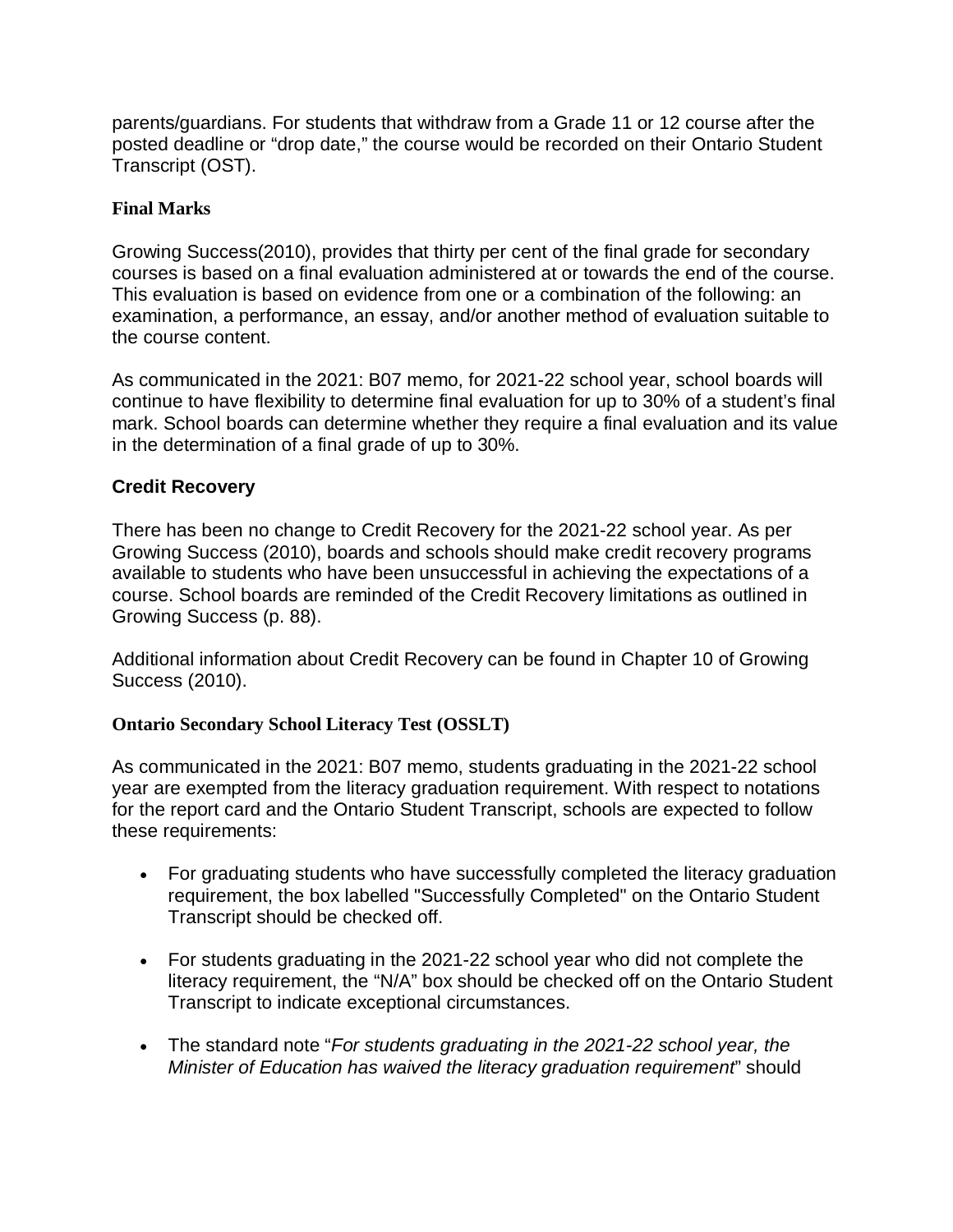be used for inclusion on the "For School Use" section of the Ontario secondary report card template.

The literacy graduation requirement will be restored for students graduating in the 2022- 23 school year. Students in Grades 10 and 11 and non-graduating students, including those who are learning remotely, are required to work towards the literacy graduation requirement, through participating in the OSSLT, adjudication or the Ontario Secondary School Literacy Course (OSSLC).

While Grades 10 and 11 and non-graduating students are encouraged to take the OSSLT, to provide maximum flexibility for students to acquire the literacy graduation requirement, particularly for students who may not be able to enter a school building, they can be enrolled in the OSSLC or be provided with an adjudication without having an unsuccessful attempt at the OSSLT.

EQAO will provide a Fall 2021 administration of the OSSLT in addition to a Spring 2022 administration.

#### **Education Quality and Accountability Office (EQAO) Assessments**

In 2020-21, EQAO assessments for Grades 3 and 6 were paused while EQAO aligned assessments with the new elementary math curriculum and transitioned to a new online adaptive platform. Field tests were provided for the new online Grade 9 math assessment and the online OSSLT.

As communicated in the 2021: B07 memo, in 2021-22, regular EQAO assessments will resume, with the following adaptations:

- All students in Grade 3 and 6 attending in-person learning will participate in the online EQAO math, reading, and writing assessments.
- All students enrolled in Grade 9 math attending learning in-person will write the Grade 9 math assessment. Results of this assessment may count towards up to 10% of the student's final mark.
- Where applicable, students will continue to receive individual reports.

For EQAO assessments, including the OSSLT, students who are learning remotely and wish to participate in the assessments can, at the discretion of the school board, attend in-person for the purpose of participating in the assessment so long as all applicable health and safety measures can be met.

In closing, we would like to express our thanks and appreciation for your continued efforts to support the best interest of students.

Thank you for your ongoing partnership.

Sincerely,